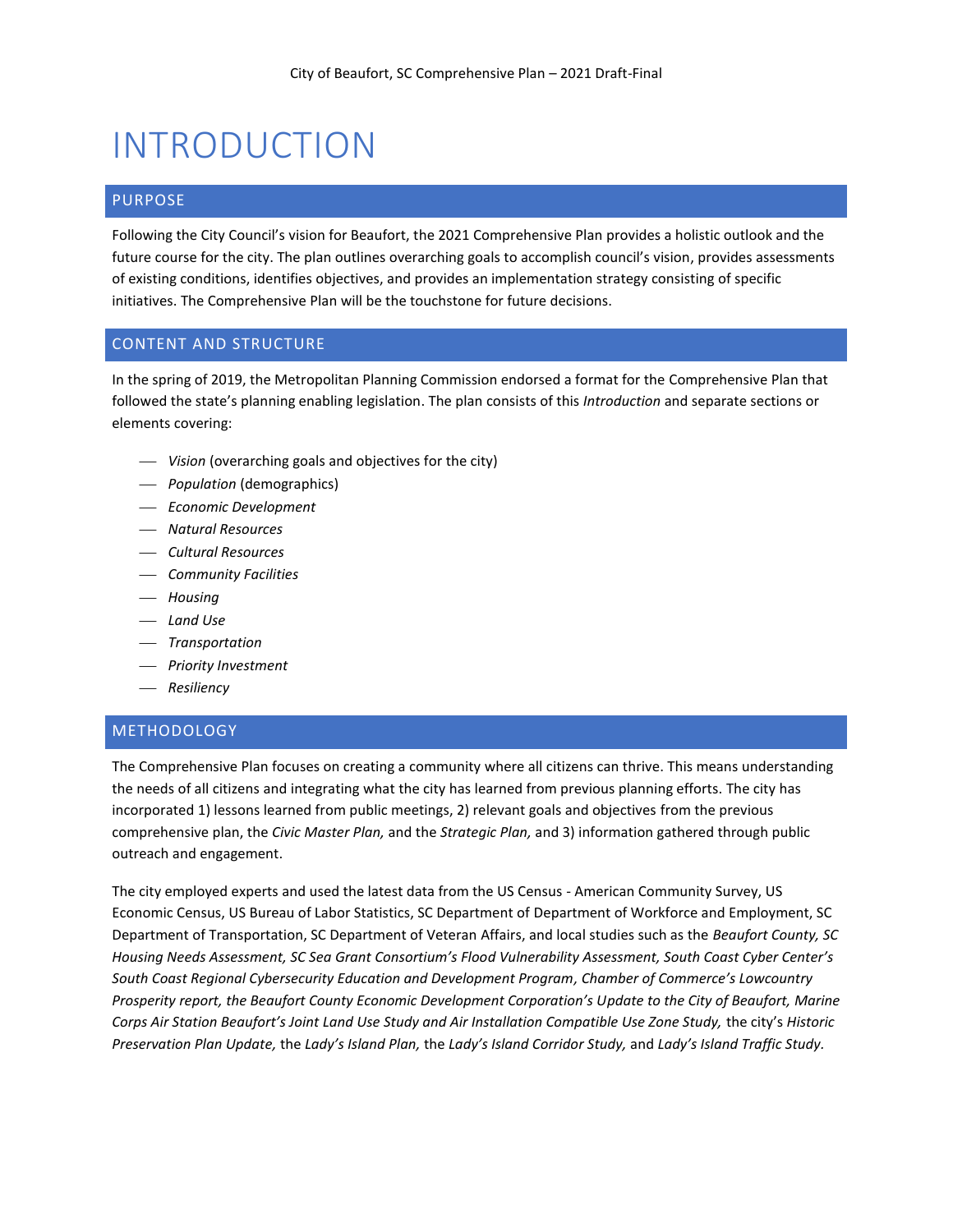The Comprehensive Plan has been constructed in a manner to make the data easily accessible and easily updated. It will serve as a resource document for the City's Council, the city's various boards, and for the Metropolitan Planning Commission.

## PUBLIC OUTREACH AND ENGAGEMENT

#### BEAUFORT 2030 VISION EXERCISE

To better understand what type of community our citizens want and what concerns they have, the city employed NEXT Generation Consulting, Inc. to conduct a two-day work session (Beaufort 2030) that studied societal trends and, through a collaborative process, determined stakeholders' priorities for the future of Beaufort.

The Beaufort 2030 exercise determined that the top eight trends affecting the City of Beaufort's future are:

- 1. Increasing K-12 teacher shortage
- 2. Rising sea level
- 3. Increasing nursing shortage
- 4. Lack of affordable housing
- 5. Increased impacts and frequency of storms
- 6. Continued need to address flooding
- 7. Improving K-12 academic performance and career preparation
- 8. Increased rates of child poverty

The Beaufort 2030 exercise determined the top four priorities for action:

- 1. Increase the number of affordable housing units for the workforce
- 2. Increase the number of diverse career opportunities for early and mid-level professionals
- 3. Increase the retention of locally trained students/graduates for local jobs
- 4. Reduce childhood poverty

### WORKING DOCUMENT

Next, the city published the goals and objectives that were still relevant from the city's existing plans (2009 Comprehensive Plan, The Civic Master Plan, and the 2021-2023 Strategic Plan) along with existing conditions organized by element in a working document to be used by staff, City Council, board members, and citizens to help focus discussion and consideration of what needs to be updated in the Comprehensive Plan. The city enlisted the help of the Lowcountry Council of Governments to provide currents assessments for the *Community Facilities, Housing,* and *Transportation* elements and the DesignWorkShop consultancy to create the *Natural Resources, Cultural Resources,* and *Resiliency* elements.

#### PUBLIC SESSIONS AND FACILITATION

Next, the city conducted three public work sessions to discuss existing conditions, current goals and objectives, and to receive comments and suggestions. To reach citizens who did not attend the public work sessions, the city posted the working document on its website for review and comment. To make it easier for the public to participate, the city created a web-based platform that improved access to the working document and facilitated public review and comment. To inform visitors to City Hall about the update of the Comprehensive Plan, the city placed information boards and maps in the lobby.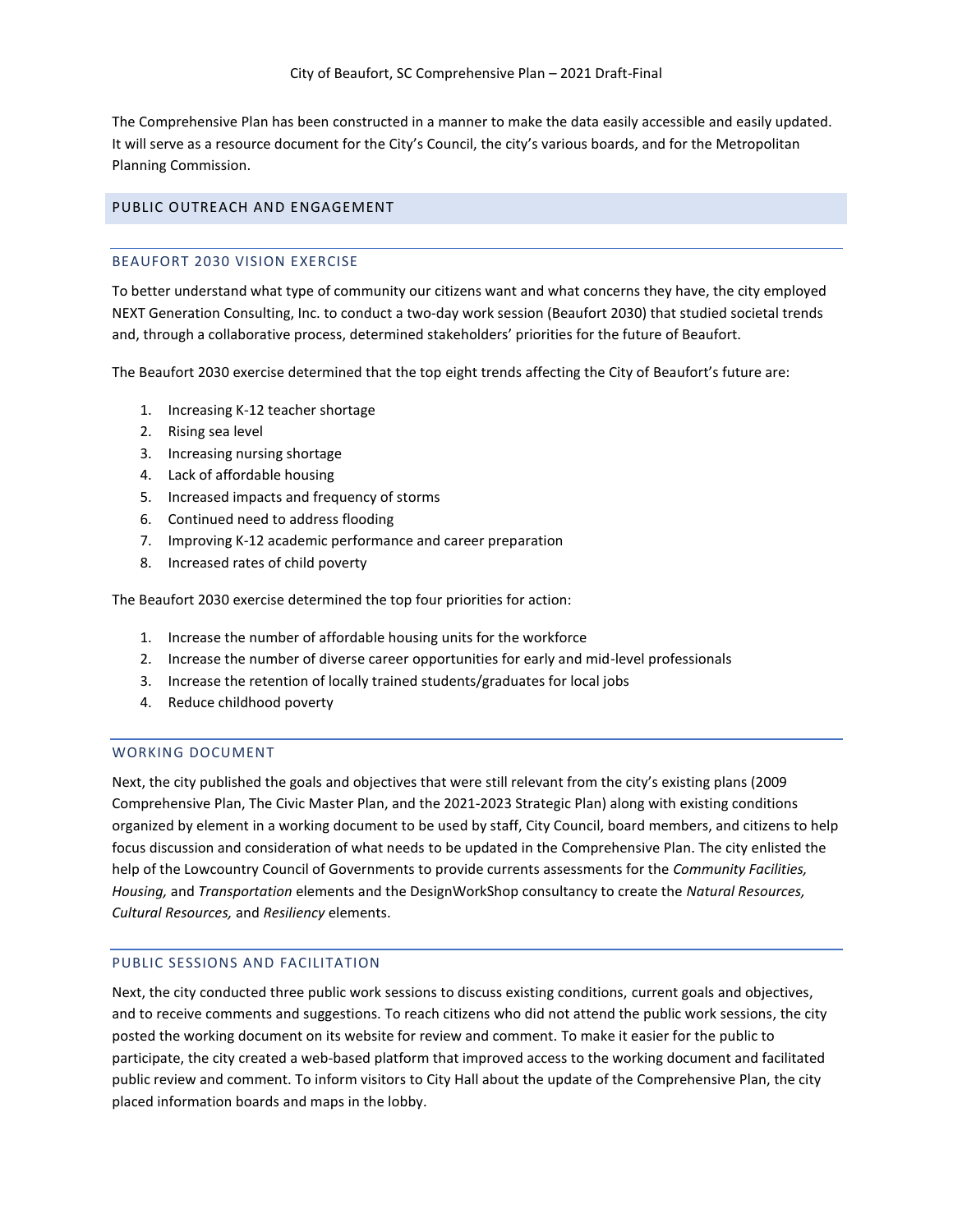#### STAKEHOLDER ENGAGEMENT

Next, the city reached out to community stakeholders for interviews and asked the following questions:

- What do you like most about Beaufort?
- What do you like least about Beaufort?
- What do you think would make Beaufort a better place?
- What do you think should be the City's top three priorities?
- What is your biggest concern regarding the City's future?
- What does your organization want conveyed in the Comprehensive Plan?

#### Stakeholders included:

| University of South Carolina - Beaufort,                       | Local Developers                                 |
|----------------------------------------------------------------|--------------------------------------------------|
| Beaufort Jasper Water Sewer Authority,                         | Military Enhancement Committee                   |
| Beaufort Regional Chamber of Commerce,                         | Historic Beaufort Foundation,                    |
| Beaufort County Black Chamber of Commerce,                     | Beaufort County Historical Society,              |
| Downtown Merchants Association,                                | Coastal Conservation League,                     |
| Greater Beaufort-Port Royal Convention and Visitors<br>Bureau, | Sea Island Corridor Coalition,                   |
|                                                                | Lady's Island Business Professionals Association |
| <b>Beaufort Memorial Hospital</b>                              | Neighborhood associations                        |
| Beaufort Jasper County Realtors,                               | Residents from apartment complexes               |
| Marine Corps Air Station Executive Team                        | Northwest Quadrant civic leaders                 |
| Open Land Trust                                                |                                                  |

#### COUNCIL, BOARDS, AND COMMISSIONS INPUT

- The Metropolitan Planning Commission and City Council endorsed the organizational approach to the update.
- The Metropolitan Planning Commission was involved in reviewing the existing goals and objectives from the 2009 Comprehensive Plan, Civic Master Plan, and Strategic Plan.
- City Council provided comments on the Comprehensive Plan during annual retreat discussions of the strategic plan.
- Members of the Design Review Board, Historic Review Board, the Metropolitan Planning Commission, and the City Council along with staff provided guidance on future land uses in the city and potential annexation areas.
- City Council conducted a public hearing on the comprehensive plan.